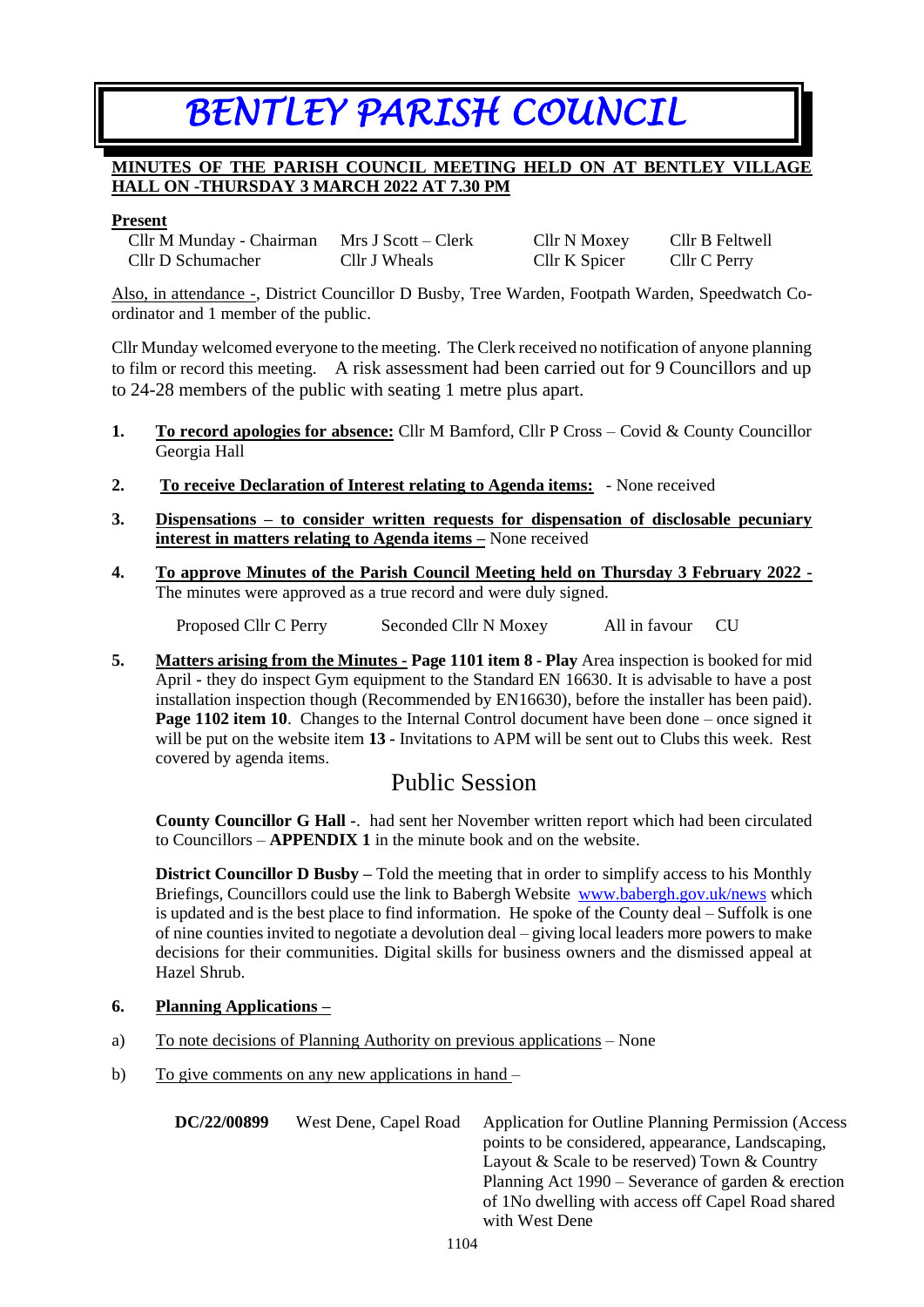Councillors **RECOMMENDED REFUSAL** as it is outside the built-up area and there are concerns about highway safety in view of the position of the drive with limited visibility to the right due to the bend in the road  $\&$  the high fence that has been erected at Leslie View to the west. This road is monitored by the local Community Speedwatch & a Speed Indicator Device is positioned on this stretch of road. Both frequently record vehicles travelling above the 30 mph speed limit when approaching this site and an instance of a vehicle travelling in excess of 70 mph as shown in our recently downloaded data (attached). Allowing another multi vehicle access with substandard visibility would be detrimental to highway safety  $\&$  set an unwanted precedent in the area.

Proposed Cllr N Moxey Seconded Cllr K Spicer All in favour CU

- **7. Report by Exception – Tree Warden/Footpath Warden/Capel Library/ Bentley Long Barn /Footpath Warden & Speedwatch - Tree Warden–** read to a written report **Appendix 2** in the minute book and on the website. He told the meeting that the Woodland Trust tree saplings & hedging that remains has been transferred to and Ipswich Rotary Club member's garden in Capel St Mary where they are protected from frosts in a poly-tunnel – a recent request for hedging has been received from a Bentley resident. Many dead branches from trees around the Playing field have been placed in a heap at the narrow far end as requested by the Footpath Warden with a second heap being stacked at the southern end of the field. Two large trees fell onto roads in Bentley during storm Eunice – these have been removed  $\&$  damaged overhead wires replaced. Community Orchard – two extra dug holes will now be occupied by fruit trees that are being purchased by a Bentley resident. - **Friends of Capel Library –** 2023 will see tenders submitted for the new contract to run Suffolk Library (SL) Services for the next 10 years. A significant focus for SL during 2022 will be fund raising. Capel Library is now well equipped and no major fund raising is required in 2022. A Cake & Craft event is being held on 12 March and an Easter Chocolate raffle will be drawn on 13 April. The ivy on the tree at the War Memorial was also mentioned – quotes are awaited. **Bentley Barn** – No further news. **- Footpath Warden –** Reported 2 trees down - Holly Wood & Capel Road – footpath by Earlwood these have been dealt with. He was told of a fallen fingerpost at Link Lane – he will investigate**. Speedwatch -** Since the last meeting 2 sessions were cancelled due to bad weather. 5 were held. There was one nil return. 29 vehicles were reported. None at the War Memorial 3 at the Village Hall. 26 on Capel Road. The highest speed recorded was 42 mph by 3 vehicles. **Community Fibre Broadband –** No report available.
- **8. Quiet Lane Signage** Cllr Munday declared a non pecuniary interest she told the meeting that villages are now being asked to pay a voluntary contribution towards signage costs as Quiet Lane fund is being taken up due to large numbers of Quiet Lanes being designated across Suffolk. It was proposed that Bentley Parish Council contribute £300 towards posts and signage..

Proposed Cllr K Spicer Seconded Cllr C Perry All in favour CU

**9. To agree Yearly Subscription for Software Package to produce Bentley Bugle (£200 ex VAT pa) –** Cllr Munday declared a non pecuniary interest. This software was needed for Cllr Munday to be able to produce the Bugle until someone could be found to take it over on a permanent basis. It was therefore proposed to take out a yearly subscription which will cover 6 editions.

Proposed Cllr N Moxey Seconded Cllr C Perry 6 in favour 1 abstention

**10. To discuss how the Parish Council can support Bentley Outdoor Bowls - The** Bowls Club had contacted Bowls England but as they play in Federation bowls leagues and are not affiliated to Bowls England they do not qualify for any financial help. To qualify they would have to affiliate which would incur costs and would not qualify for 3 years. The cost of a new mower was £1,200 . After some discussion the Clerk was asked to contact the Bowls Club to see how much they are looking for and their time scale. Is £1,200 the whole amount or just a contribution? Leave on the agenda

**Action** Clerk to contact Bowls Club

**11. To ratify payment to Nelson Potter for Oak Bench (£427.50) – It** was proposed that the payment of £427.50 be ratified.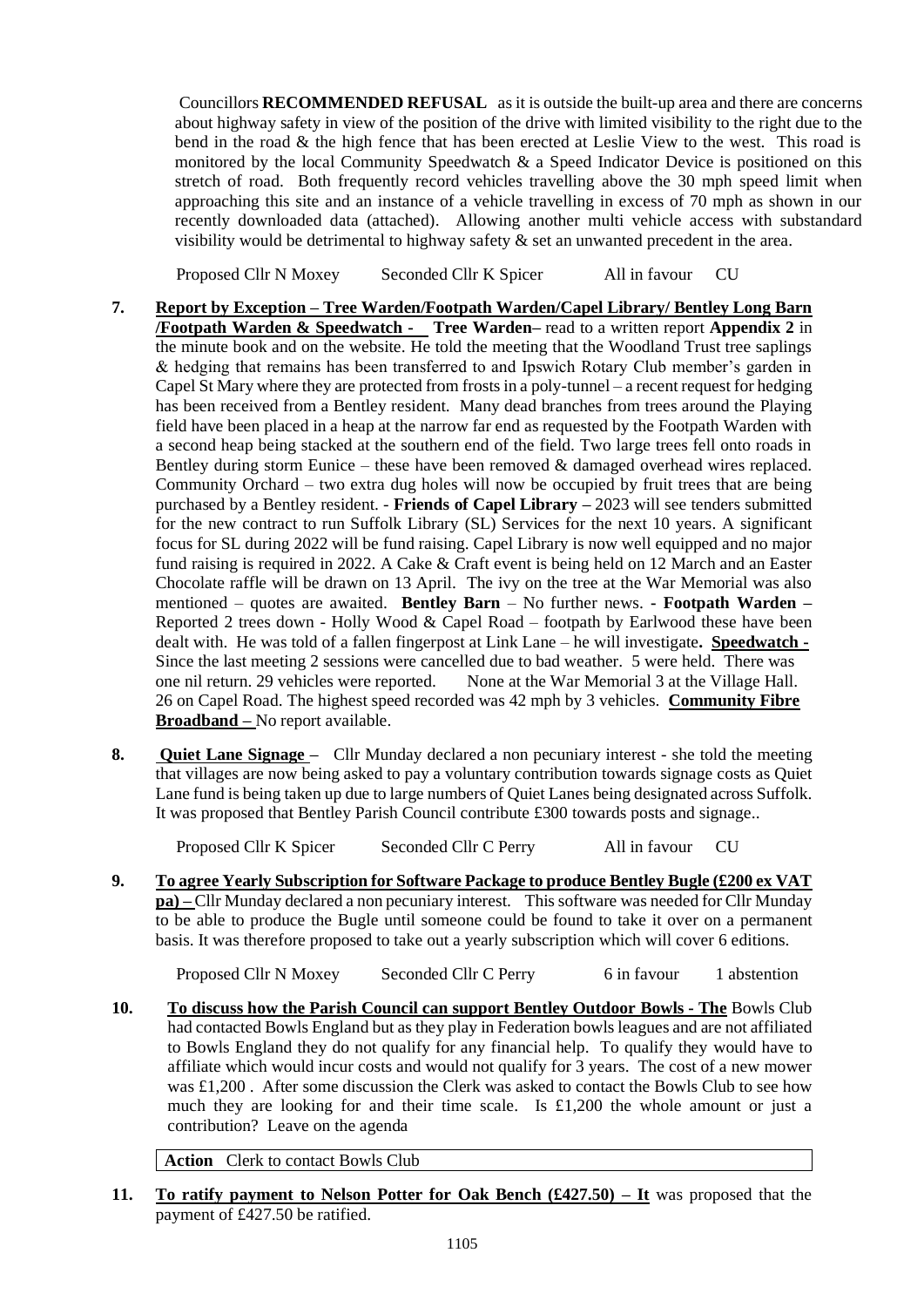Proposed Cllr B Feltwell Seconded Cllr N Moxey All in favour CU

- **12. Renewal of Play Area Lease – Update –** The Clerk informed the meeting that she had written to SCC with a copy to County Councillor Georgia Hall who has agreed to keep her eye on it. No reply yet received from SCC.
- **13***.* **Standing Order – Changes to Procurement Thresholds -** A change to Procurement Thresholds changed from January 2022 to over £213,477 (previously £189,330) for goods or services or over £5,336,937 (previously £4,733,252) for public works (construction). It was proposed that the changes be accepted. Councillors had been sent a copy of the updated page (21).

Proposed Cllr N Moxey Seconded Cllr C Perry All in favour CU

**14. To discuss Torch Relay –** This is on the Festival of Suffolk website - it's a 550 mile torch relay visiting 250 towns and villages in Suffolk as part of a major event celebrating the Queen's Platinum Jubilee. One nomination to carry the torch had already been received. Clerk will contact Copdock Clerk to see if she has more details. It will be publicised on Facebook page.

Action: Clerk to contact Copdock Clerk

**15. To discuss Improvements to War Memorial –** Clerk told the meeting that Blake Tree Services are going to have a look and supply a quote. She had not heard from M & D Tree Services - Dedham Vale Tree Services will also be approached for a quote.

**Action**: Contact M & D Tree Services & Dedham Vale Tree Services

- **16. Reprinting Six Country Walks from the Case is Altered - Update** Cllr Spicer thought it would be a good idea to re-print this booklet. Cllr Feltwell has it on CD which he is going to pass on to the Footpath Warden who is putting it together. Following a discussion it was agreed to e-mail the CD to Canon printers to get an idea of the cost of printing before a decision is made.
- **17. Purchase of Projector - Update** Deferred
- **18. Traffic Calming – SID/ANPR/Road Markings – Update - Cllr** Schumacher reported that the SID has been moved to Bergholt Road in order to facilitate the ANPR which has been put in Capel Road albeit the wrong way round. – this project is in the early stages and we are grateful for being included in the project. Data has now been downloaded from SID which proves 73mph going through Capel Road between 7.30 and 8pm. Cllr Munday proposed that we decide whether to buy a new SID pole which will take a solar panel as Capel Road needs a fixed solution – it was therefore proposed that a new pole sturdy enough to take a solar panel be purchased. Cllr Schumacher will investigate the case for a solar panel and report to the next meeting.

Proposed Cllr M Munday Seconded Cllr K Spicer All in favour CU

The Clerk was asked to contact County Councillor Georgia Hall to see when the road markings will be done which were due to have been put in before Christmas.

Action: Clerk to contact County Councillor Georgia Hall re road markings

**19. Playing Field Society – Gym Equipment –Update -** Cllr Munday told the meeting that the form has been sent in to Babergh for S106 money. She estimated that the cost to the Council would be £3,122. – The Council had agreed to fund £3K and it was proposed that they pay the extra £122.41 – the rest of the cost is covered by CIL and S106 monies.

Proposed Cllr B Feltwell Seconded Cllr J Wheals All in favour CU

Tudor Re-enactment – Cllr Moxey wants this event re-named Horrible Histories. It is happening the first weekend in September for two days. Volunteers will be needed.

**20. Neighbourhood Plan –Update** - No update.